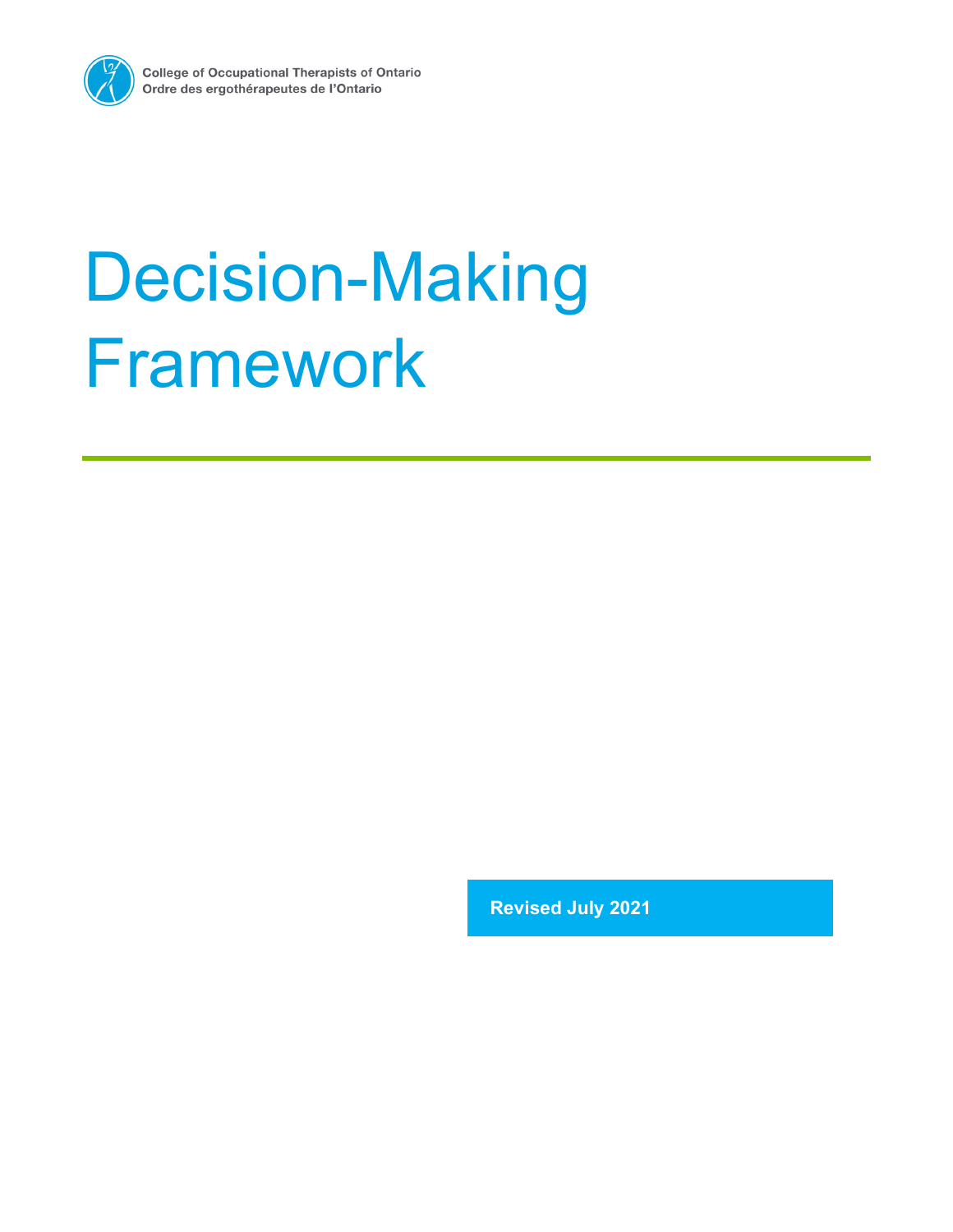# **Introduction**

Occupational therapists can be faced with both simple and complex decisions daily in their practice setting. The implications of these can have significant impacts on clients, occupational therapists, colleagues, organizations, and the healthcare system at large.

Gathering and contemplating all the relevant factors involved in decision-making can be overwhelming. Information may be contradictory and incomplete, those involved in the decision-making can express intense feelings, and the consequences and risks can be very high. To help ensure that relevant aspects have been considered, this framework offers key considerations for occupational therapists when faced with practice decisions.

Practical experience has been blended with current research to develop this framework. Because this process is not linear, the Prism Model of Ethical Decision-Making by VanderKaay and colleagues (2020) has been incorporated in steps three and four below. This descriptive model recognizes the dynamic nature of the decision-making process and reflects occupational therapy in the Canadian context. The College's decision-making framework refers to, and is designed to work in tandem with, the Standards for Practice and other College resources.

# Decision-Making Framework

## **Step One: Describe the Situation**

To get down to the most important considerations, take some time to briefly describe the situation. Answering several key questions can help. There is an example below each question to help apply it to occupational therapy practice. In this example, the occupational therapist has received information about a client's ability to drive safely and is faced with the decision on how to proceed.

#### **Question: What are the key elements of the situation?**

*Example:* An older adult is living alone and has been diagnosed with dementia. There has been recent cognitive and overall functional decline. He drives the car short distances for essential needs like groceries and medical appointments. Recently he got lost returning home from a medical appointment at new location. The occupational therapist is concerned about his driving and his ability to remain safe and independent.

#### **Question: What are the potential risks associated with the situation?**

Cueing questions: What could happen? How likely is it to occur? How severe would the outcome be? How can the chance of occurrence or the impact of the event be reduced?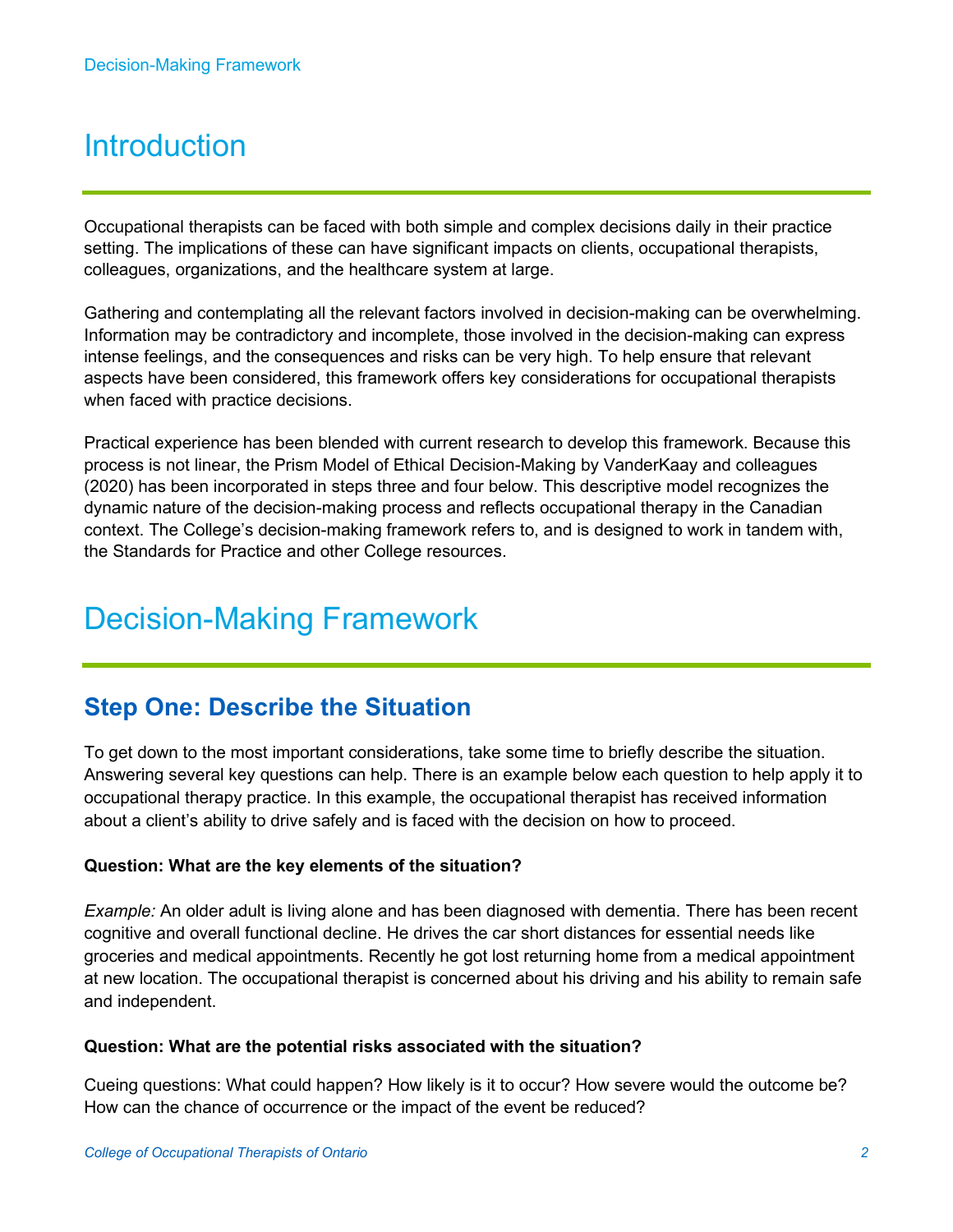*Example:* The client got lost while driving an unfamiliar route and he demonstrates limited insight into the possible harm. The client has poor memory and is unable to recall emergency contact information such as his home address or his daughter's cell phone number. With the progressive nature of the condition, another incident in the future is likely. Risk to the client could be severe if he is lost or in a car accident.

#### **Question: What is the decision to be made?**

*Example*: Does a discretionary report about fitness to drive need to be submitted right away?

#### **Question: Are there personal assumptions, biases, or cultural differences that could impact decision-making?** (Fornari, 2015)

*Example:* The occupational therapist reflects on their own assumptions about older adults and driving ability; on the importance of driving for independence, a sense of purpose, and socialization, but also thinks about the significant risk to the public if driving skills deteriorate and something harmful happens.

## **Step Two: Use the Fundamental Checklist**

Listed below are six contributing factors that influence an OT's decision-making processes (VanderKaay et al., 2020). The factors have been expanded upon with relevant practice examples. Consider each one as it relates to the situation.

#### **Client and Family**

Remaining client centered sometimes requires occupational therapists to recognize the push and pull that can exist when attempting to respect both the autonomy and the safety of the client. Influencers such as client goals, preferences, lived experience, values, beliefs, and desired quality of life (van Bruchem-Visser et al., 2020) need to be articulated in the decision-making process. Clients and families want to have open and transparent discussions in this partnership involving their healthcare.

*Example:* The client wants to continue driving so he can remain living at home. The daughter recognizes the importance for his quality of life and sense of purpose. For safety reasons she insists on accompanying her father when driving, but the client prefers to drive alone.

#### **Organization and Practice Setting**

If occupational therapists are part of an organization, there may be guidance that sets out the expectations for certain types of situations, including policies or other guiding resources (for example, clinical decision-making tools or support processes). There may also be decision-making factors related to the wider healthcare system for consideration, for example, funding allotments for service, or principles of health equity and access to service.

*Example:* The occupational therapist refers to the organization's Managing Risk tool.

#### **Theories and Evidence**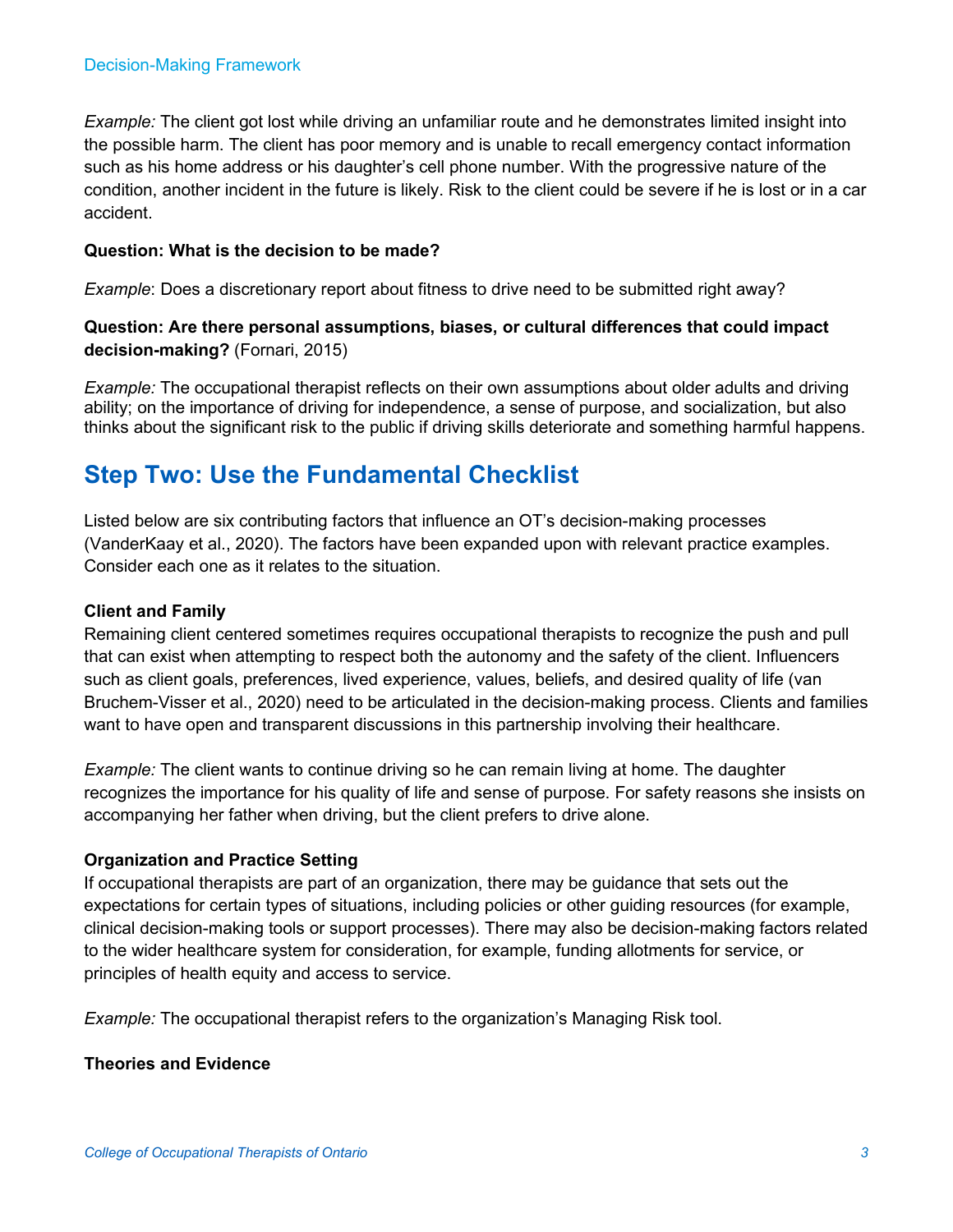Occupational therapists are expected to use theories and evidence to inform decision, including those based in ethics. Theories are used to guide, plan, address issues, and support decisions, for example, what are the best practices given the situation, risks, and client factors.

Ethical decisions do not usually present with a simple, or ideal, course of action. Occupational therapists often face ethical dilemmas where there is no clear or right answer. As occupational therapist grapple with the facts of the situation and the weighty implications of their decisions, they can look to the **Code of Ethics** which describes the fundamental values of respect and trust. Within each of these values, the Code of Ethics outlines key principles to help occupational therapists identify important factors to consider and guide possible actions to take.

Example: The principle of **respecting autonomy** requires the occupation therapist to think about the client's right to make their own choice and in this situation the client wants to keep driving even though it may pose a risk. At the same time, the occupational therapist is held **accountable** for their assessment as well as actions to lessen the likelihood of these safety risks occurring. Accountability and **communication** prompt the occupational therapist to discuss the safety concerns with the client and his daughter. The occupational therapist explains the decision to submit a discretionary report and the client has a chance to express his thoughts and to have his concerns addressed.

#### **Professional Regulations**

Occupational therapists will find out about any regulatory requirements that apply to the situation. The College's Code of Ethics, the Essential Competencies, and the College's Standards for Practice describe the required expectations for the day-to-day practice of occupational therapists. Other guidance is available for specific occupational therapy situations, such as the resource to the *Child, Youth and Family Services Act* for occupational therapists wanting to know more about the obligations for reporting a child who may need protection.

*Example:* In this case, the occupational therapist reviews the College's document on *[Discretionary](https://www.coto.org/resources/details/discretionary-reporting-of-fitness-to-drive)  [Reporting of Fitness to Drive](https://www.coto.org/resources/details/discretionary-reporting-of-fitness-to-drive)*. This orients individuals to the legislation, accountabilities, and other key information, such as documentation, consent, and privacy.

#### **Healthcare Team**

While occupational therapists are accountable for their own professional decision-making, others, such as those in the circle of care, can add valuable perspectives and contribute to the reasoning and decision-making process. Discussing thought-provoking questions, clarifying facts, and generating options can help to talk through and narrow the course of action to be taken.

*Example:* The occupational therapist can bring up the situation at clinical rounds or speak separately to interprofessional team members for input. Perhaps this issue is already being addressed or monitored by another member of the healthcare team, such as the treating physician.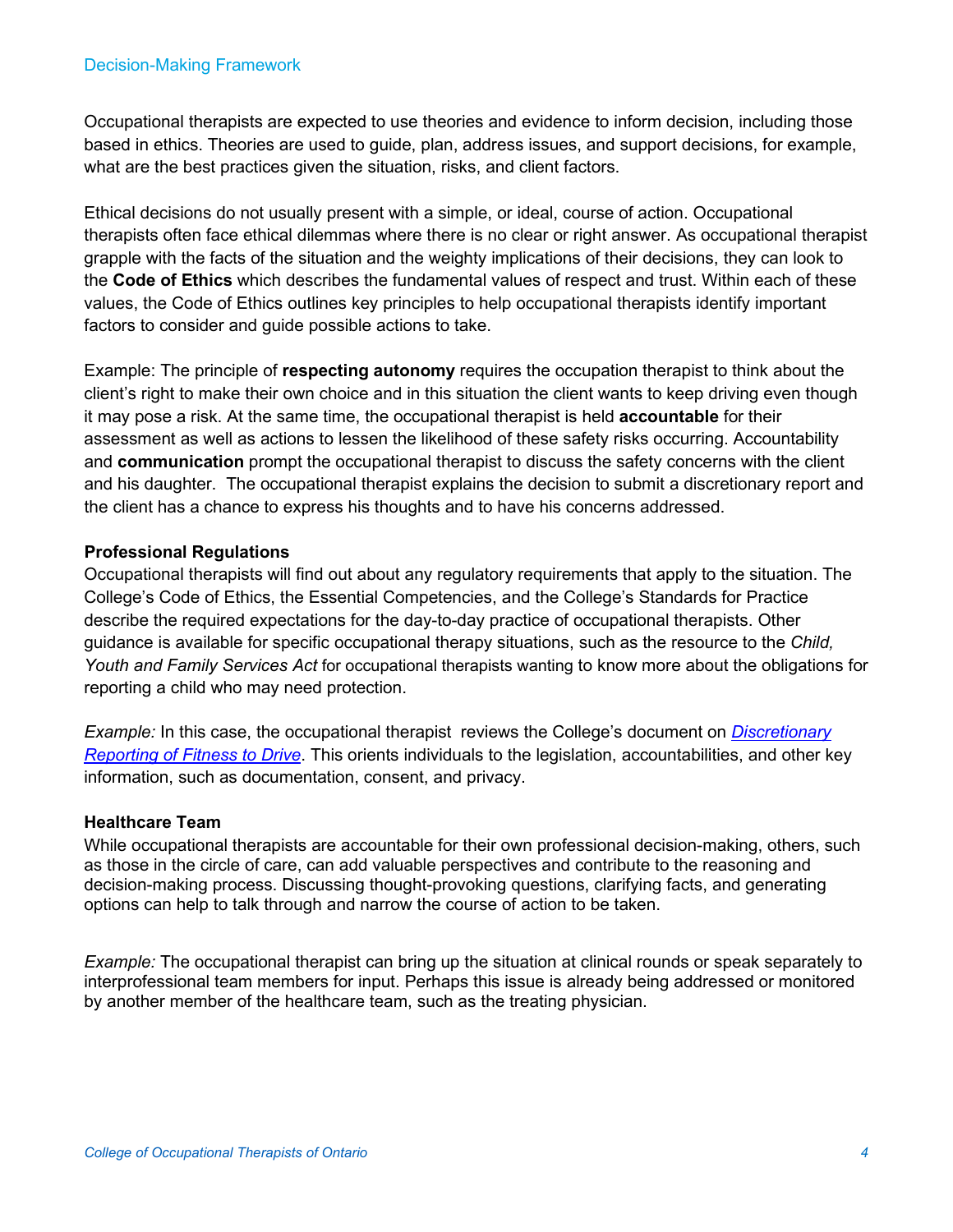#### **Law**

Certain pieces of legislation directly impact specific aspects of occupational therapy practice. Examples of such legislation include the *Child, Youth and Family Services Act, 2017*; *Health Care Consent Act, 1996*; *Regulated Health Professions Act, 1991*; *Personal Health Information Protection Act, 2004, and Highway Traffic Act 1990.* 

*Example:* The occupational therapist reviews a section of Ontario Regulation 340/94: Drivers' Licences made under the *Highway Traffic Act, 1990*, "14.2 For the purposes of subsection 203 (2) of the Act, the following are the prescribed persons who may report under that subsection: an occupational therapist, an optometrist, a nurse practitioner and a physician." This confirms that occupational therapists are able to report concerns about a client's fitness to drive directly to the Ministry of Transportation.

## **Step Three: Consult Others**

Consulting with others who can provide additional expertise in a specific area can be enlightening. This can allow for a widened clinical perspective, brainstorming of possible outcomes, expertise in the domain, and professional support (VanderKaay et al., 2020). As a reminder, occupational therapists need to follow the Standards for Consent and Standards for Record Keeping to ensure client privacy when discussing personal health information.

Consultation with others can include

- Colleagues
- Supervisors
- Lawyers or legal professionals
- Ethicists or an ethics board
- Regulatory bodies
- Other clinical or non-clinical professionals or subject matter experts

## **Step Four: Identify Options and Choose the Best Action**

During the process of contemplating all the information gathered, various options may emerge. Some factors may be weighted differently, such as level of risk, legislation, or preservation of quality of life for the client and their family. Relying on sound professional judgement, occupational therapists will prioritize and choose the best option.

These prompts can assist in making and justifying the best choice (Winnipeg Regional Health Authority 2015):

- What makes this the best approach?
- Does the rationale sound reasonable when you say it aloud?
- What is your professional instinct telling you?

#### **Recognize and Address Consequences**

Possible consequences of the decision should be thought out in advance and managed sensitively and appropriately to avoid unintended consequences. It is important to be aware of the impact on the client,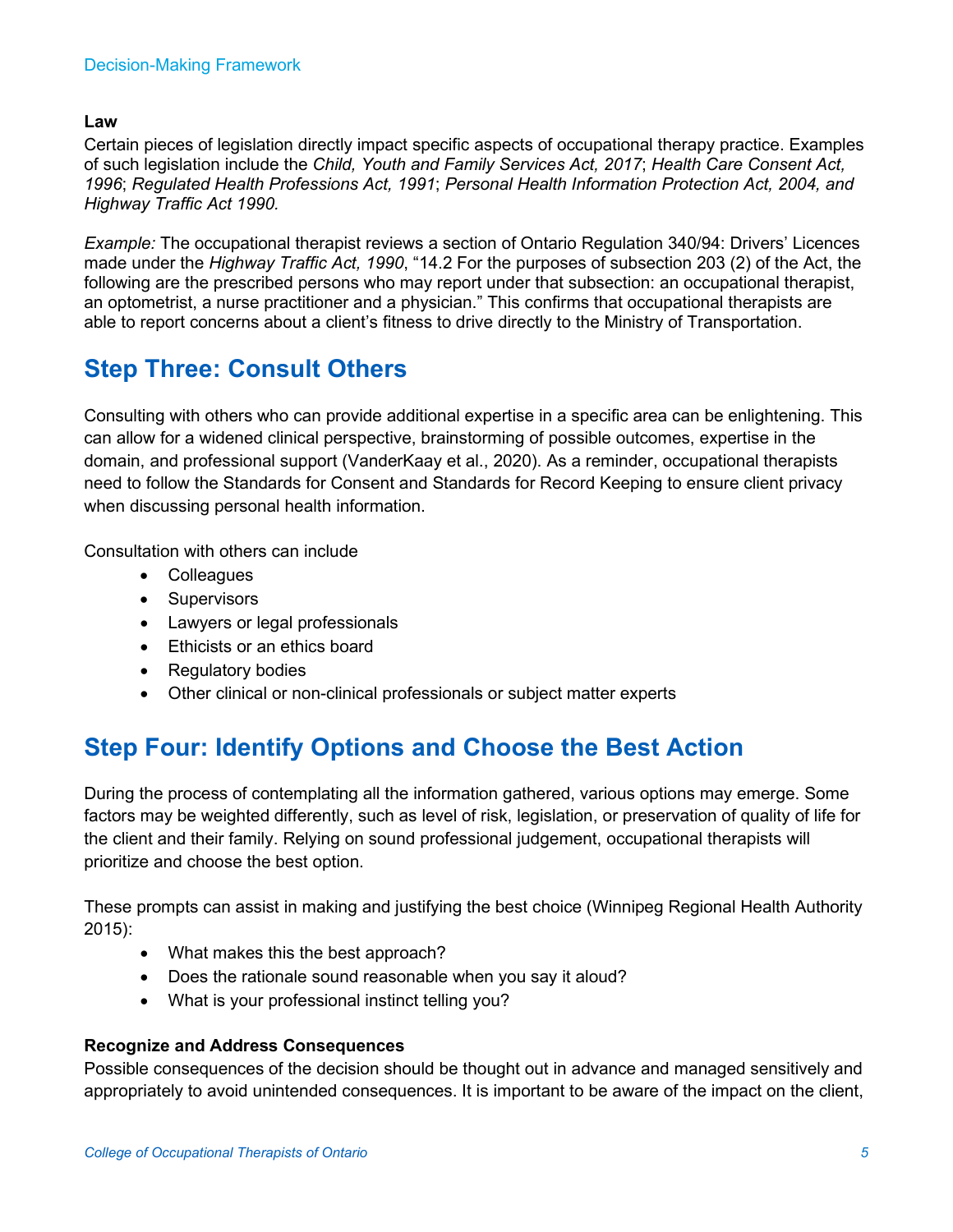their family, colleagues, and stakeholders, along with your ongoing role. The Code of Ethics notes that "values are the ethical building blocks of human behaviour and interaction. They are at the heart of our everyday exchanges, and shape how we relate to and treat others" (p. 2). Principles such as transparency, honesty, and respect can guide the approach to these delicate discussions. For example, it may be appropriate to inform a client about a mandatory report and allow them to express their thoughts and feelings, thereby promoting the need to provide education about the next steps.

#### **Document**

Document your decision-making process and update the client record appropriately. As outlined in the Standards for Record Keeping, "records should reflect the occupational therapist's professional analysis and/or opinion, interventions, recommendations and ethical considerations" (p. 2). Standard 3.8 states that any data gathered and used to inform clinical decisions should be documented.

## **Step Five: Evaluate the Decision**

To promote ongoing competence, take the time to evaluate and reflect on the decision-making process. Recognize the lessons learned and apply these should a similar scenario arise in future. These prompting questions can be used:

- What was the impact of your decision on those involved?
- Is there anything in your practice that needs to be adjusted now or in the future?
- Is there a need for advocacy?
- Assuming a similar situation presents itself, would you make the same choices? If no, what would you change?